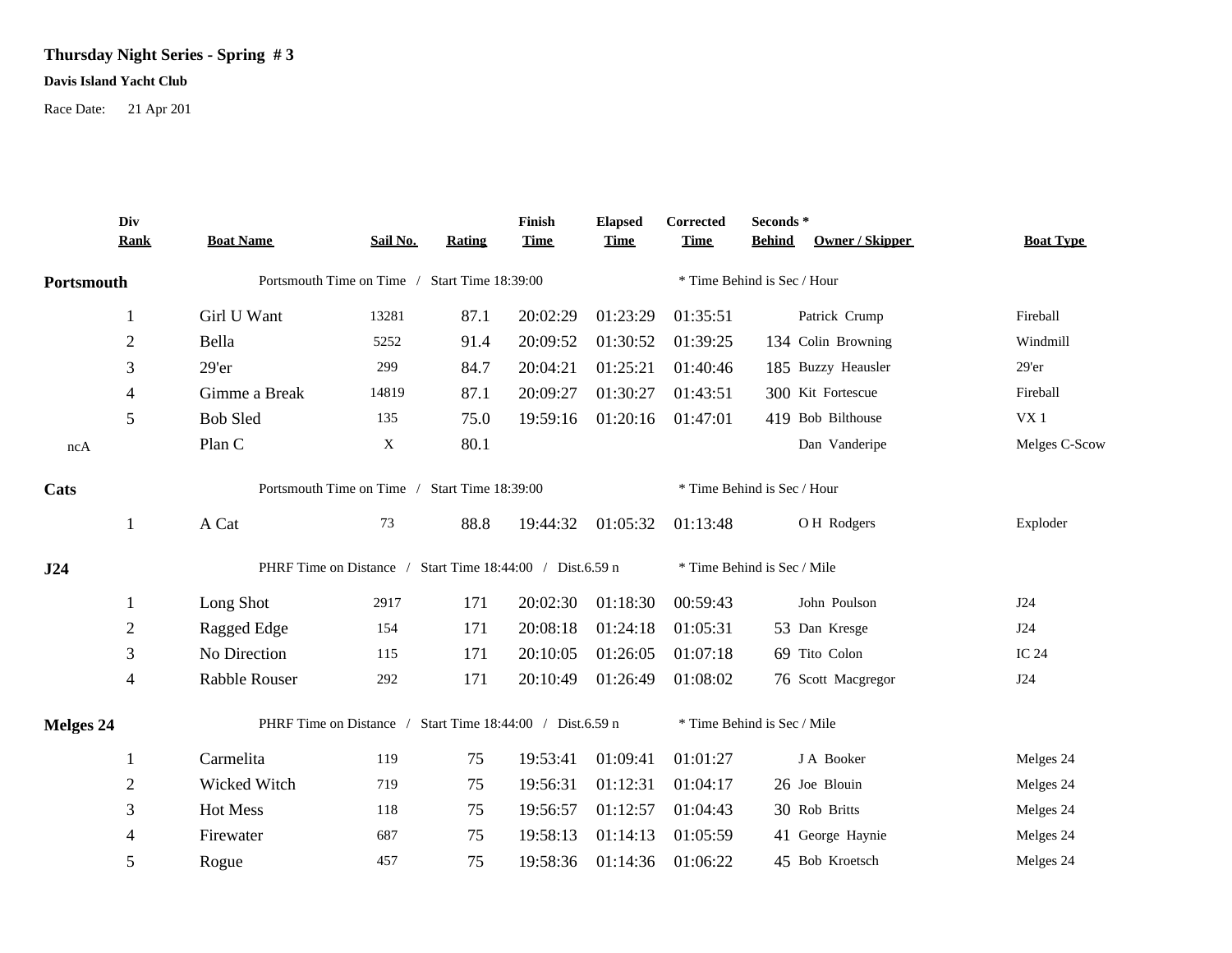| Spin B            |                  |                                                           | PHRF Time on Distance / Start Time 18:49:00 / Dist.6.59 n |     |          |          | * Time Behind is Sec / Mile |                                |                    |  |  |  |
|-------------------|------------------|-----------------------------------------------------------|-----------------------------------------------------------|-----|----------|----------|-----------------------------|--------------------------------|--------------------|--|--|--|
|                   | -1               | Mal De Mer                                                | 747                                                       | 156 | 20:00:46 | 01:11:46 | 00:54:38                    | Richard Karran                 | Wavelength 24      |  |  |  |
|                   | $\sqrt{2}$       | Tenacity                                                  | 241                                                       | 132 | 19:58:10 | 01:09:10 | 00:54:40                    | Ken Hardy                      | Laser 28           |  |  |  |
|                   | 3                | Privateer                                                 | 282                                                       | 132 | 19:59:08 | 01:10:08 | 00:55:38                    | 9 Chris Jones                  | S <sub>2</sub> 9.1 |  |  |  |
|                   | 4                | Junior                                                    | 41186                                                     | 123 | 19:59:07 | 01:10:07 | 00:56:36                    | 18 Frank Selph Jr              | J27                |  |  |  |
|                   | 5                | Meltemi                                                   | 40787                                                     | 132 | 20:00:54 | 01:11:54 | 00:57:24                    | 25 Alex Korakis                | S <sub>2</sub> 9.1 |  |  |  |
|                   | 6                | Dr Bligh                                                  | $30\,$                                                    | 132 | 20:03:06 | 01:14:06 | 00:59:36                    | 45 Michael Maher               | S <sub>2</sub> 9.1 |  |  |  |
|                   | $\boldsymbol{7}$ | Volcano                                                   | 7170                                                      | 111 | 20:03:28 | 01:14:28 | 01:02:17                    | 70 Don Rychel                  | Tripp 26           |  |  |  |
|                   | $\,8\,$          | Whirligig                                                 | $82\,$                                                    | 141 | 20:06:51 | 01:17:51 | 01:02:22                    | 70 Charlie Cushing             | Ultimate 20        |  |  |  |
| Spin A            |                  | PHRF Time on Distance / Start Time 18:54:00 / Dist.6.59 n |                                                           |     |          |          |                             | * Time Behind is Sec / Mile    |                    |  |  |  |
|                   | $\mathbf{1}$     | Mad Cow 2                                                 | 46453                                                     | 57  | 19:53:29 | 00:59:29 | 00:53:13                    | Ed Ruark/ Dave German          | $B-32$             |  |  |  |
|                   | $\overline{2}$   | No Limit                                                  | 39526                                                     | 42  | 19:53:15 | 00:59:15 | 00:54:38                    | 13 Neal Burns                  | Farr 395           |  |  |  |
|                   | 3                | Fire & Ice                                                | 83198                                                     | 81  | 19:58:03 | 01:04:03 | 00:55:09                    | 18 George Cussins              | J105               |  |  |  |
|                   | $\overline{4}$   | Rocket                                                    | 48                                                        | 72  | 19:58:51 | 01:04:51 | 00:56:57                    | 34 Grimsdale/ Nelson           | J35                |  |  |  |
|                   | 5                | Wired                                                     | 39511                                                     | 42  | 19:56:17 | 01:02:17 | 00:57:40                    | 41 Brocks/ Achilles            | Farr 395           |  |  |  |
|                   | 6                | Tampa Girl                                                | 83242                                                     | 54  | 19:58:13 | 01:04:13 | 00:58:17                    | 46 Bill Terry                  | J120               |  |  |  |
|                   | $\tau$           | Hot Water                                                 | 42696                                                     | 72  | 20:00:36 | 01:06:36 | 00:58:42                    | 50 Jose Suarezhoyos            | J35                |  |  |  |
| ncA               |                  | Kicks                                                     | 50                                                        | 99  |          |          |                             | Peter Hartleb                  | J92s               |  |  |  |
| Non Spin A        |                  | PHRF Time on Distance / Start Time 18:59:00 / Dist.4.84 n |                                                           |     |          |          |                             | * Time Behind is Sec / Mile    |                    |  |  |  |
|                   | $\mathbf{1}$     | W T Flyer                                                 | 97                                                        | 153 | 20:01:12 | 01:02:12 | 00:49:51                    | Ullman/ Bostick                | Pearson 30         |  |  |  |
|                   | $\boldsymbol{2}$ | Long Gone                                                 | 10225                                                     | 161 | 20:02:09 | 01:03:09 | 00:50:10                    | 4 Phil Walller                 | Morgan 42          |  |  |  |
|                   | 3                | Boat                                                      | 57                                                        | 180 | 20:04:08 | 01:05:08 | 00:50:37                    | 10 Larry Willis                | Wavelength         |  |  |  |
|                   | $\overline{4}$   | Vendeval the Pearl                                        | 005                                                       | 164 | 20:15:10 | 01:16:10 | 01:02:56                    | 162 Lee Burstiner              | Dufour 39          |  |  |  |
| <b>RAF</b>        | 6                | Reflection                                                | 244                                                       | 180 | 19:52:22 |          |                             | Jim Mallory                    | C & C 36           |  |  |  |
| <b>Non Spin B</b> |                  | PHRF Time on Distance / Start Time 18:59:00 / Dist.4.84 n |                                                           |     |          |          |                             | * Time Behind is Sec / Mile    |                    |  |  |  |
|                   | $\mathbf{1}$     | Komus                                                     | 283                                                       | 241 | 20:13:48 | 01:14:48 | 00:55:22                    | Rusty Shenk                    | Morgan 24          |  |  |  |
|                   | $\overline{2}$   | Starchaser                                                | 50                                                        | 210 | 20:12:17 | 01:13:17 | 00:56:21                    | 12 Ray MacGrogan/ Gus Van Eepo | Lippencott 30      |  |  |  |
|                   | 3                | Mazel                                                     | 124                                                       | 232 | 20:23:19 | 01:24:19 | 01:05:36                    | 127 Jason Baruch               | Morgan 28          |  |  |  |